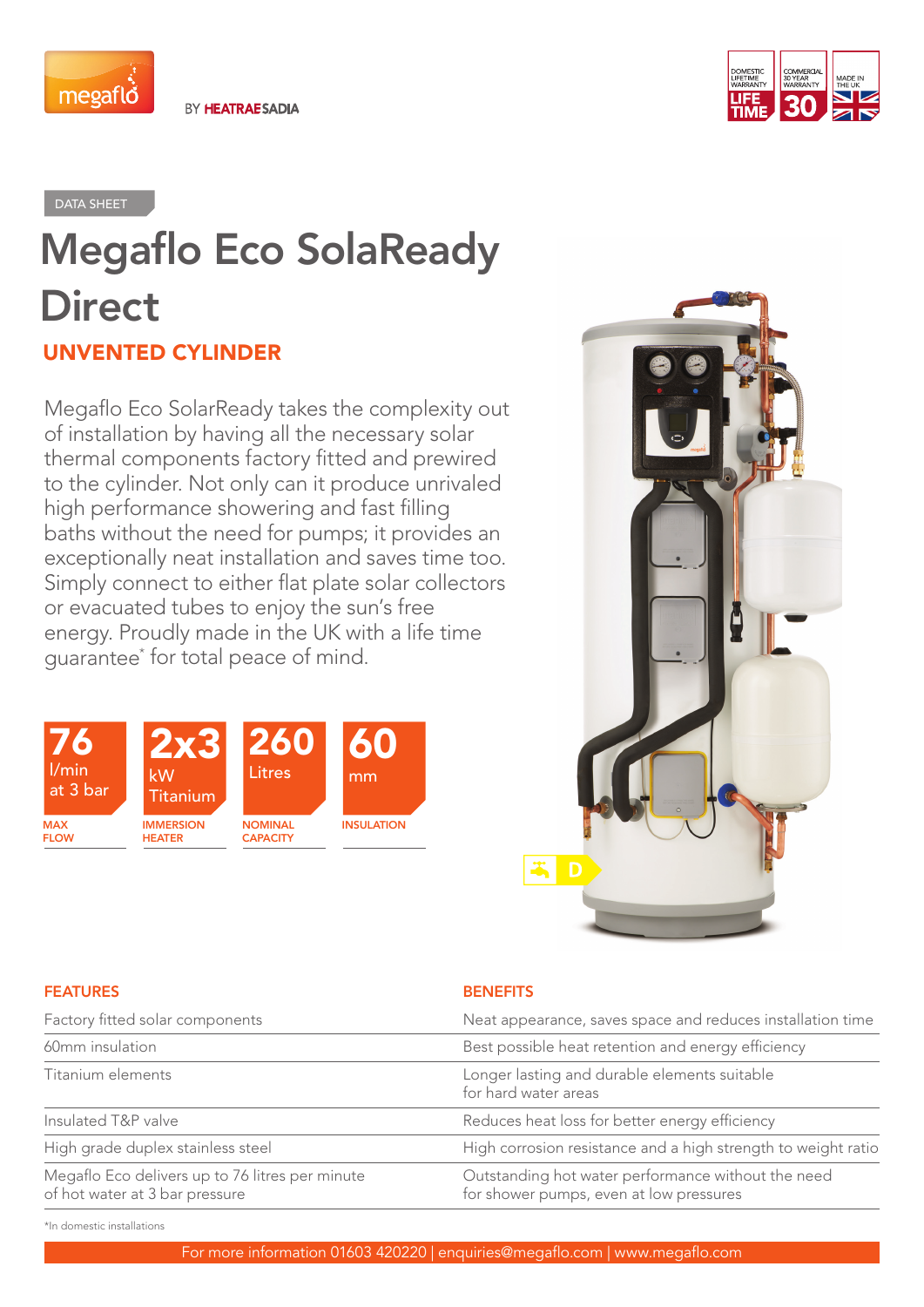## Megaflo Eco SolaReady Direct UNVENTED CYLINDER

### **SPECIFICATIONS**

| Model                                                            | 260DD        |
|------------------------------------------------------------------|--------------|
| Product code                                                     | 95050508     |
| Nominal capacity (litres)                                        | 260          |
| Insulation thickness (mm)                                        | 60           |
| Immersion heater rating (No. x kW) (Titanium)                    | $2 \times 3$ |
| Weight empty (kg)                                                | 47.3         |
| Weight full (kg)                                                 | 307.3        |
| Standing heat loss (kWh/24h)                                     | 1.63         |
| Standing heat loss (kWh/year)                                    | 594.95       |
| Max flow at 3.5 bar (I/min)                                      | 76           |
| Max flow at 1 bar (I/min)                                        | 45           |
| Heat up time direct at 45K (mins) using lower element only (3kW) | 178          |

## ERP TECHNICAL DATA

| Storage volume V in litres @ 3 bar                                                               | 170            |
|--------------------------------------------------------------------------------------------------|----------------|
| Mixed water at 40°C V40 in litres                                                                | 271            |
| The declared load profile                                                                        | XL             |
| The water heating energy efficiency class of the model                                           |                |
| The water heating energy efficiency in %                                                         | 38.3           |
| The annual electricity consumption in kWh                                                        | 4377           |
| The daily electricity consumption in kWh                                                         | 20.19          |
| The thermostat temperature settings of the water heater, as placed on the market by the supplier | $60^{\circ}$ C |
|                                                                                                  |                |

## TECHNICAL SPECIFICATION

| Maximum supply pressure to incoming mains cold water combination valve (supplied) | 1.6 MPa (16 bar)                                                                                                              |
|-----------------------------------------------------------------------------------|-------------------------------------------------------------------------------------------------------------------------------|
| Minimum recommended supply pressure and flow rate                                 | $0.15$ MPa (1.5 bar) – 20 litres per minute                                                                                   |
| Operating pressure                                                                | 0.35 MPa (3.5 bar)                                                                                                            |
| Inner water container                                                             | High grade duplex stainless steel pressure tested to 15 bar                                                                   |
| Thermal insulation (nominal thickness 60mm)                                       | CFC/HCFC free, fire retardant expanded polyurethane foam<br>with zero ozone depletion<br>Global warming potential (GWP) = 3.1 |
| Pressure relief valve                                                             | 0.8 MPa (8 bar)                                                                                                               |
| Solar primary pressure relief valve                                               | 0.6 MPa (6 bar)                                                                                                               |
| Immersion heater rating<br>(AC supply only)                                       | 3kW @ 240V<br>2.8kW@230V                                                                                                      |
| Connections                                                                       | 22mm compression<br>Secondary return 1/2" BSP female connection                                                               |

## **COMPONENTS**

The following components are supplied as standard with Megaflo Eco SolaReady Direct

| Immersion(s) | Factory fitted immersion heater(s) and thermal controls<br>Titanium elements                                                                                                                                                                                                                                                                    |
|--------------|-------------------------------------------------------------------------------------------------------------------------------------------------------------------------------------------------------------------------------------------------------------------------------------------------------------------------------------------------|
| Cold water   | Cold water inlet kit control kit comprising of:<br>0.35MPa (3.5 bar) pressure reducing valve<br>0.8MPa (8 bar) pressure relief valve (BS EB 1567, BS EN 1491, EN 13959)<br>1/4 turn isolating valve, line strainer, non-return valve, drain valve                                                                                               |
| Safety       | Factory fitted temperature and pressure relief valve set at 90°C / 1 Mpa (10 bar)<br>(BS EN 1490) inc<br>T&P valve insulation kit<br>15/22mm Tundish<br>24 litre solar circuit expansion vessel with connection pipe<br>24 litre domestic hot water expansion vessel and bracket<br>Positioning handles<br>Thermostatic blending valve<br>Relay |
|              | Megaflo solar pump station comprising of:<br>Solar primary circuit circulating pump, air separator, flow and return temperature<br>gauges, flow and return combined isolating/check valves, solar primary pressure relief<br>valve 0.6 Mpa (6 bar)/ solar differential temperature controller, flowmeter                                        |

A range of solar collectors and accessories are available through Heatrae Sadia, visit heatraesadia.com for further details.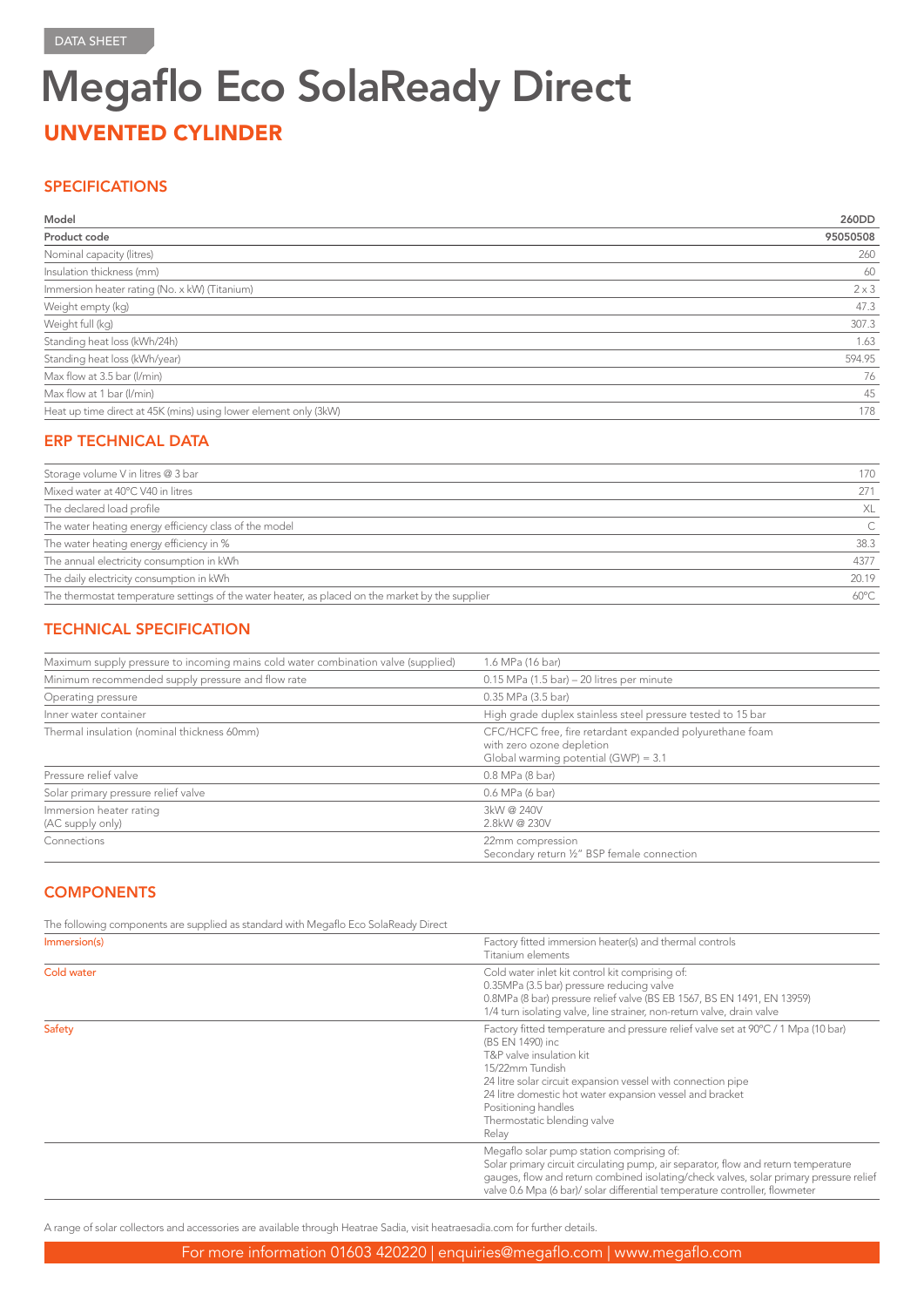## DIMENSIONS

| Model                                  | 260DD |
|----------------------------------------|-------|
| A Cable enrty lower (mm)               | 454   |
| <b>B</b> Element control housing (mm)  | 916   |
| C Back up element control housing (mm) | 1165  |
| D Height (overall) (mm)                | 1909  |
| E Height mm (cylinder) (mm)            | 1798  |
| F Depth (mm)                           | 780   |
| <b>G</b> Width (mm)                    | 770   |